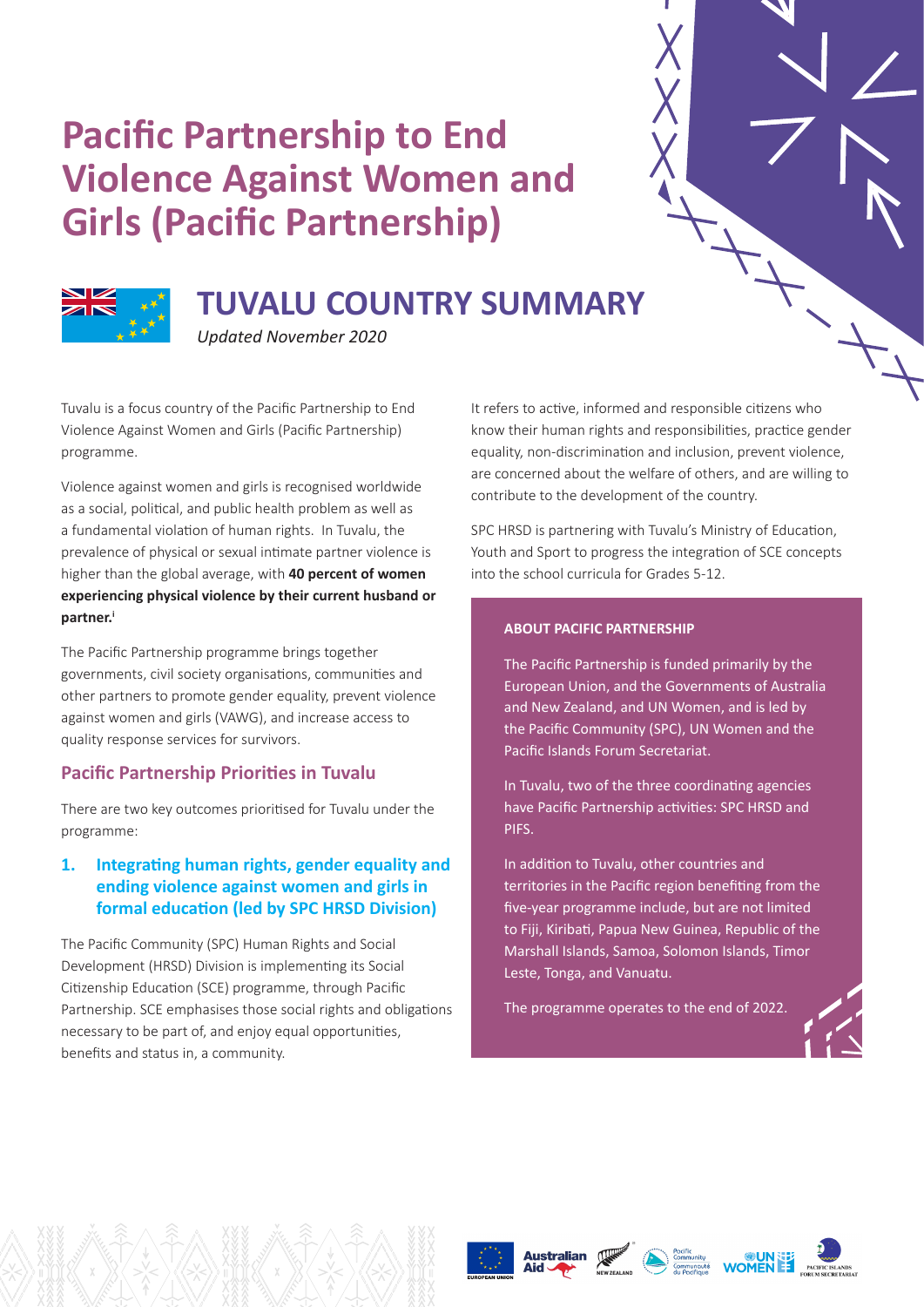

#### **2020-2021 initiatives supported by SPC HRSD include:**

#### **Supporting development of learning resources and training roll-out**

- Supporting the Ministry of Education, Youth and Sport in the development and production of teaching and learning resources on SCE.
- Supporting the Ministry of Education Youth and Sport in the development and rollout of pre-service and in-service training to teachers, teacher trainers, education officials and school leaders that aims to:
	- » Relate customary rights, traditional rights, responsibilities and internationally recognised human rights, including the rights of the child, teacher and student expectations and behaviour in the classroom;
	- » Assist schools to apply knowledge of social inclusion to address bullying, stereotypes and disruptive behaviour in order to adapt curriculum and develop learning and teaching strategies; and
	- » Assist teachers to teach in a way that promotes equitable outcomes for all students.

#### **Supporting review and development of inclusive policies**

- Supporting the Ministry of Education, Youth and Sport to review and further develop school-specific policies, and implementation plans:
	- » on social inclusion, school governance, antidiscrimination, sexual harassment, VAWG and positive discipline;
	- » to guide the roll-out of the work in the informal education sector through platforms such as school clubs, parents' clubs and youth clubs.

This approach aims to ensure synergy between changes to the curricula and teaching-learning resources, and the broader policies and programmes of the Ministry.

#### **Strengthening evidence to prevent violence against women and girls**

- Supporting community facilitators on Vaitupu and Funafuti with training and resources to conduct outreach sessions in communities to raise awareness of human rights, gender equality and ending violence against women and girls.
- Baseline information was collected from 294 school leaders, teachers, students and community members from two schools across Funafuti. Through this exercise SPC has a better understanding of people's knowledge, attitudes and practices in relation to human rights, gender equality and gender-based violence. This information shows SPC where to focus its training and curriculum content. An evaluation at the end of the project will show change that can be attributed to the project.

### **2. Monitoring and reporting government commitments to gender equality and EVAWG (led by PIFS)**

#### **2020-21 initiatives targeting non-state actors supported by PIFS include:**

Tuvalu non-state actors (NSAs), including civil society organisations and women's groups, also benefit from Pacific Partnership through **strategic engagement, capacity development for monitoring the implementation of national commitments on gender equality, and projects support through small grants.** The PIFS' NSA component of the Pacific Partnership programme works in close concert with the overall approaches supported by UN Women. In 2020, the NSA programme supported the **active engagement of CSOs** like the Tuvalu Red Cross to engage in PIFS consultative mechanisms including the Annual Regional CSO Forum, 2020 Virtual Forum Economic Ministers' Meeting (FEMM), CROP Heads and NSA Executive Meetings. NSAs also participated in other activities including the Regional Non-State Actor Capacity Building Workshop, the development and validation of a **Policy Monitoring Toolkit on Ending Violence Against Women and Girls, strategic planning toward a Leaders and Mentors Initiative for 'Gender Equality Agents for Change'** and providing technical input toward training modules for NSAs and governments on gender responsive budgeting.